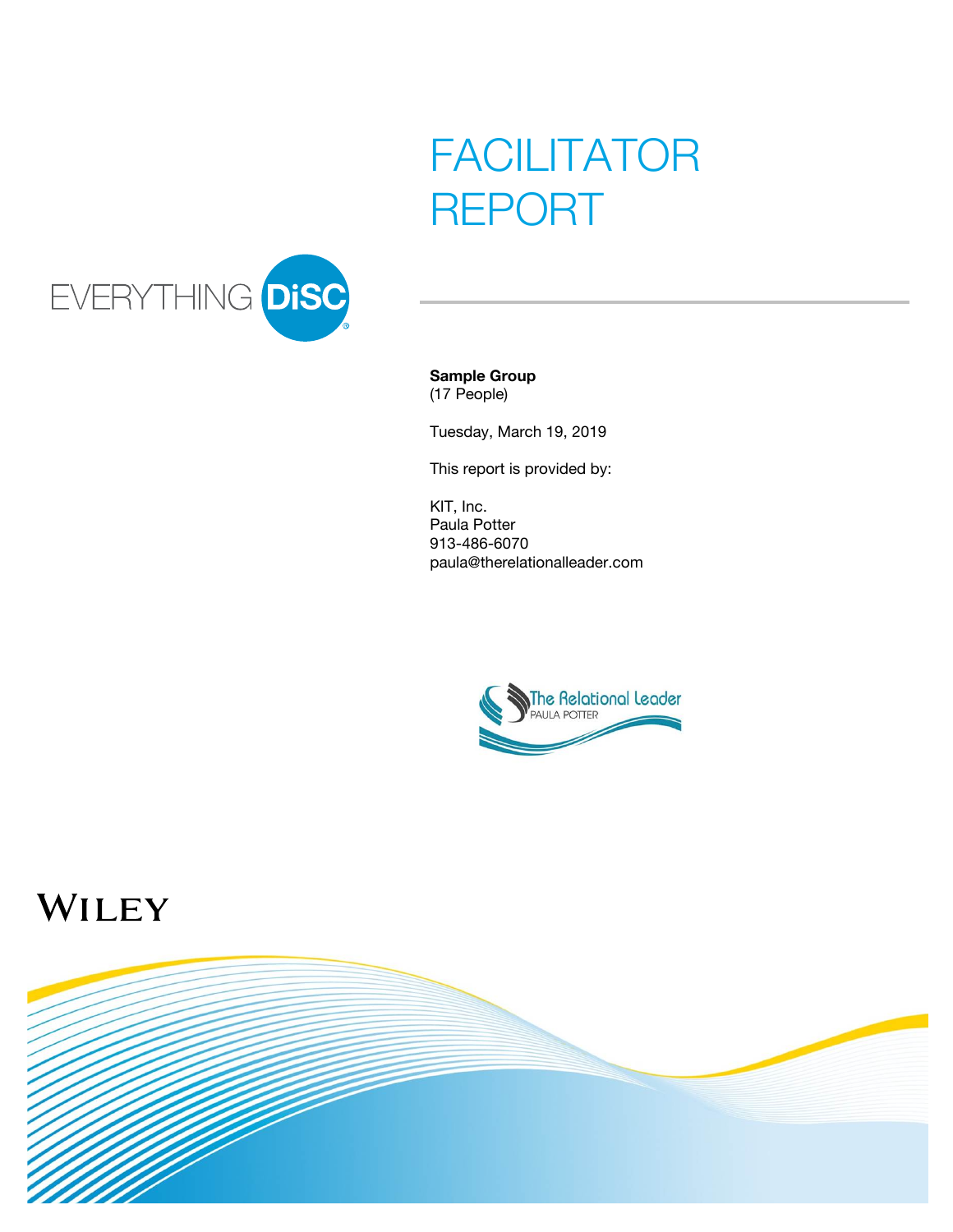

# **Facilitator Report Overview Introduction**

Everything DiSC® Facilitator Report

#### **Everything DiSC® and Your Group**

For more than 30 years, DiSC® has helped people improve performance, deal more effectively with conflict, and value differences. DiSC recognizes that the first step toward change is to understand why we act the way we do. This report is designed to equip facilitators with data about the diversity of interpersonal styles in the groups they work with. Use the table of contents below to determine what information best suits the purpose of your intervention and your facilitation style and strategy.

| <b>Table of Contents</b><br>Page 3 | Your DiSC Culture: Explores the DiSC culture of your group. This section includes:<br>Two group maps that show each group member's dot on the Everything DiSC Map — one<br>by primary style, the other by primary and secondary style.<br>An explanation of DiSC culture.<br>A breakdown of the percentage of group members who tend to be fast-paced &<br>outspoken versus cautious & reflective; and questioning & skeptical versus accepting &<br>warm. |
|------------------------------------|------------------------------------------------------------------------------------------------------------------------------------------------------------------------------------------------------------------------------------------------------------------------------------------------------------------------------------------------------------------------------------------------------------------------------------------------------------|
| Pages 7-8                          | <b>The D Culture:</b> Describes the Dominance or D culture and explores what it is like for the<br>different DiSC styles to work in the D culture. Also lists group members who fall in the D<br>region and provides issues to consider in a D culture.                                                                                                                                                                                                    |
| Pages 9-10                         | The i Culture: Describes the Influence or i culture and explores what it is like for the<br>different DiSC styles to work in the i culture. Also lists group members who fall in the i<br>region and provides issues to consider in an i culture.                                                                                                                                                                                                          |
| Pages 11-12                        | The S Culture: Describes the Steadiness or S culture and explores what it is like for the<br>different DiSC styles to work in the S culture. Also lists group members who fall in the S<br>region and provides issues to consider in an S culture.                                                                                                                                                                                                         |
| Pages 13-14                        | <b>The C Culture:</b> Describes the Conscientiousness or C culture and explores what it is like<br>for the different DiSC styles to work in the C culture. Also lists group members who fall in<br>the C region and provides issues to consider in a C culture.                                                                                                                                                                                            |
| Page 15                            | <b>Data Summary:</b> This alphabetized Individual Data Table allows you to look up group<br>member DiSC styles more quickly. It is provided for groups of all sizes.                                                                                                                                                                                                                                                                                       |
|                                    | <b>Small-Group Bonus Pages:</b> These pages are generated only for smaller groups:<br>A Quick Reference Chart that lists group members who have primary styles in each<br>quadrant. This page will not appear if there are more than 16 people in a single DiSC<br>quadrant.<br>The Group Map with Names is generated for groups of 26 or fewer.                                                                                                           |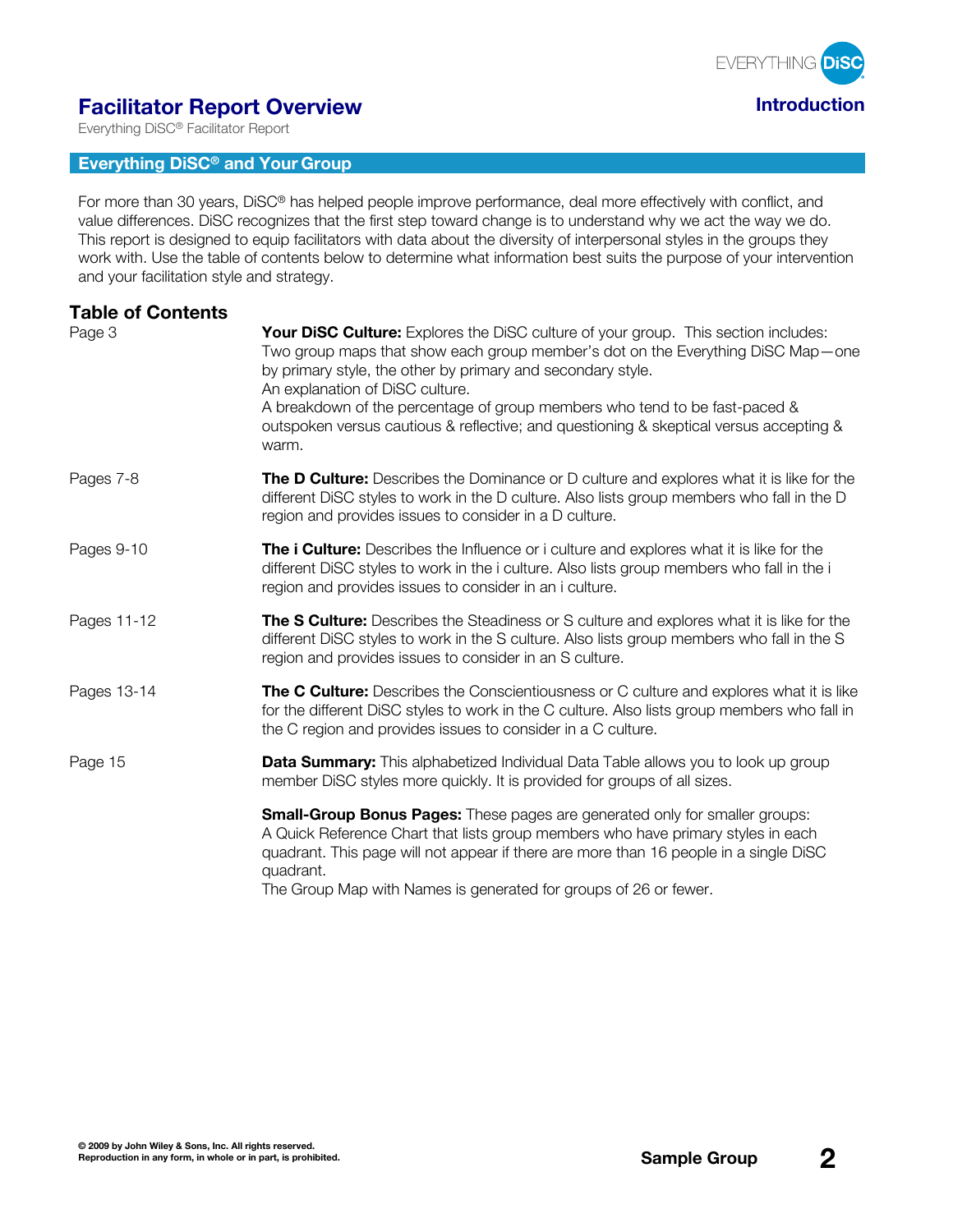

**Group Map Your DiSC® Culture**

Everything DiSC® Facilitator Report

The Everything DiSC® Map below shows the distribution of DiSC® styles in your group. Each black dot represents one person. The percentages reflect the proportion of people who fell in each of the four DiSC regions.

# **Group Size: 17**

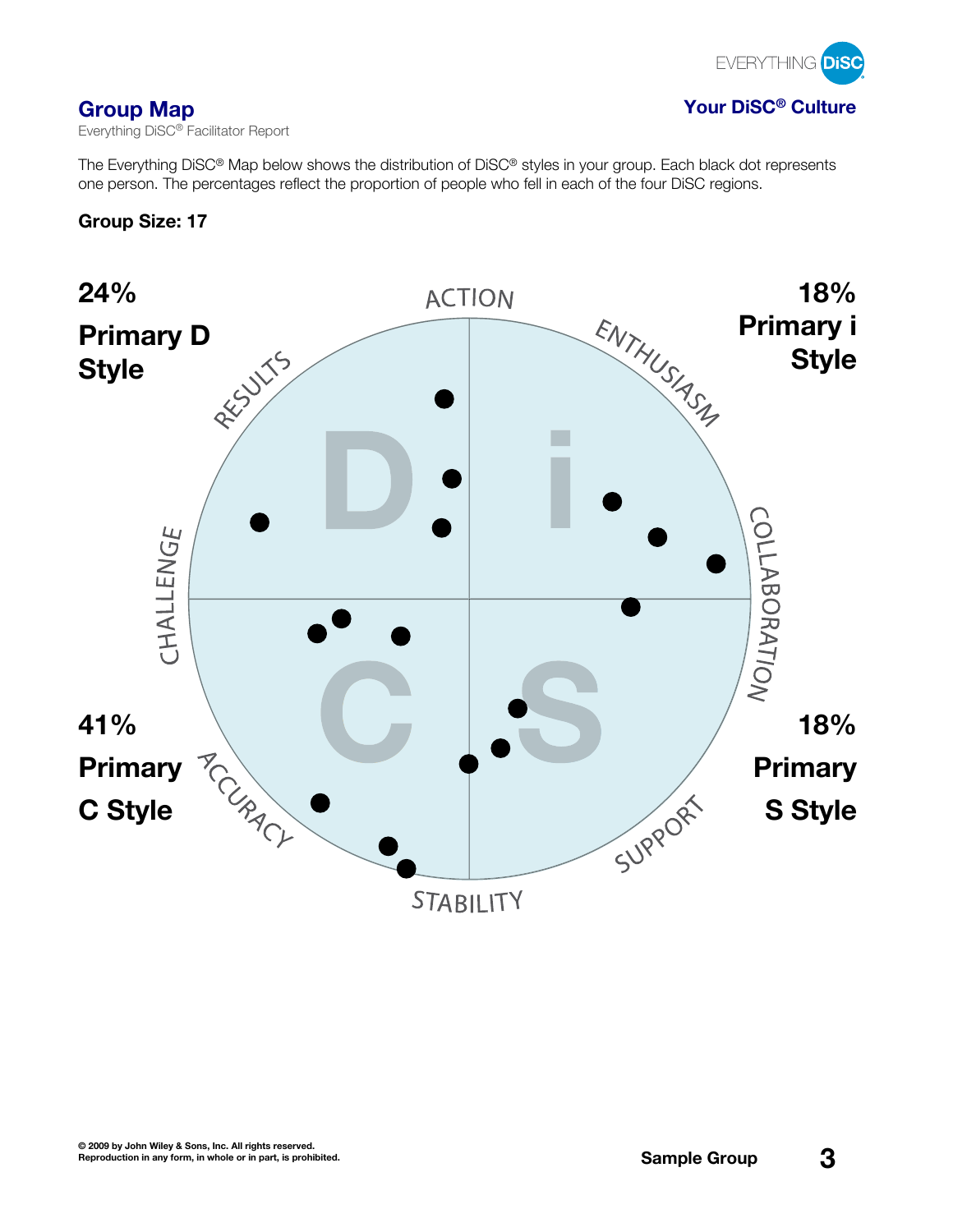

# **Detailed Group Map Your DiSC® Culture**

Everything DiSC® Facilitator Report

The Everything DiSC® Map below shows the distribution of DiSC® styles in your group, broken out by primary and secondary style. Each black dot represents one person.



|                      |                       |          |                       | S                    |                       | C                                     |                        |
|----------------------|-----------------------|----------|-----------------------|----------------------|-----------------------|---------------------------------------|------------------------|
| <b>DC</b><br>D<br>Di | 5.9%<br>0.0%<br>17.6% | iD<br>iS | 0.0%<br>5.9%<br>11.8% | Si<br>S<br><b>SC</b> | 5.9%<br>0.0%<br>11.8% | <b>CS</b><br>$\mathbf C$<br><b>CD</b> | 17.6%<br>5.9%<br>17.6% |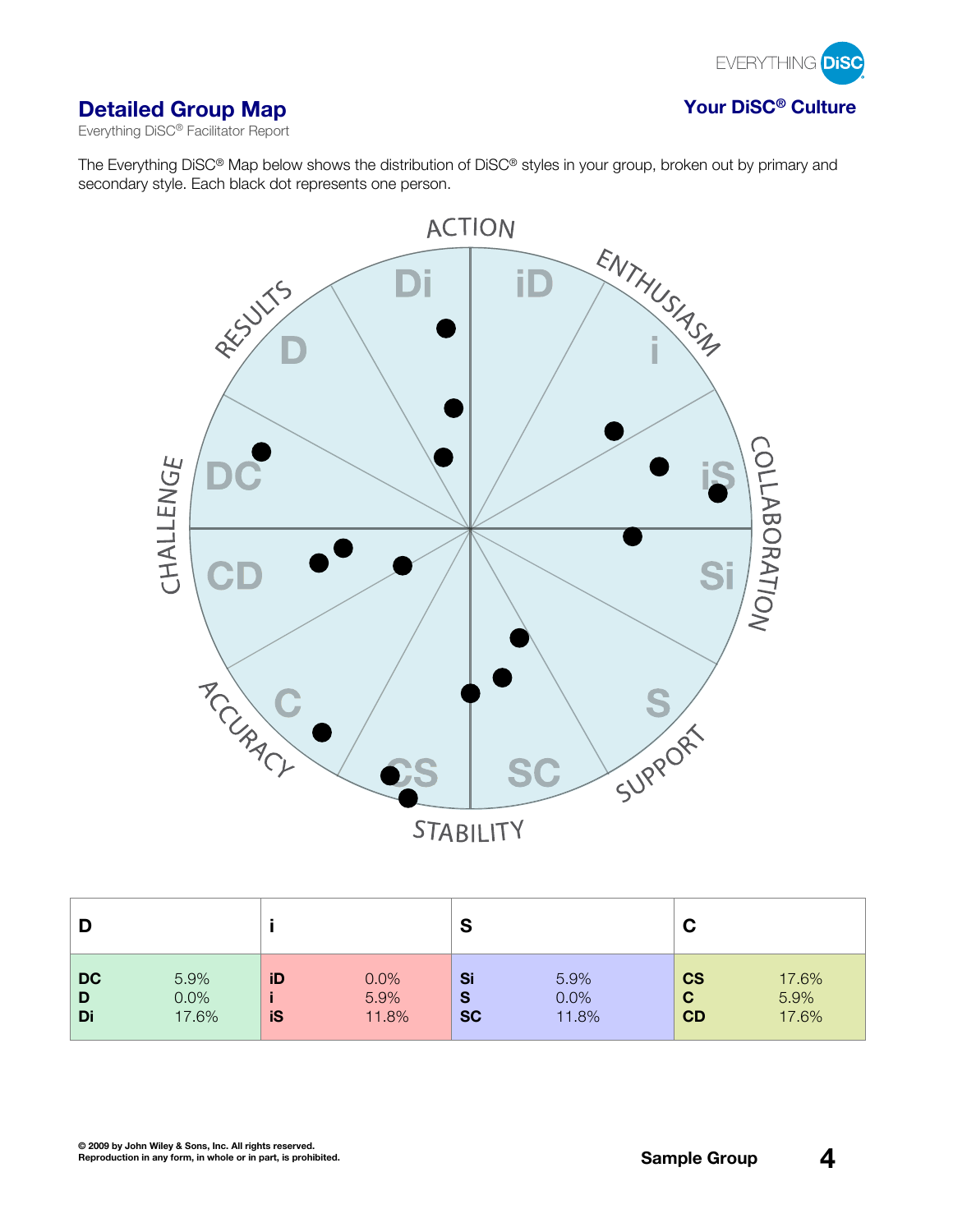

# **DiSC® and Group Culture Your DiSC® Culture**

Everything DiSC® Facilitator Report

Just as individuals have unique styles, groups also tend to develop their own styles or cultures. This culture is an informal combination of behaviors, values, and attitudes that most people in the group take for granted.

#### **Put in the simplest terms, group culture is "the way we do things."**

Although not everybody agrees with or flows with the culture, most group members feel the pressure that a culture exerts to act in a certain way. DiSC® does not address all elements of culture, but it helps you understand many important priorities, needs, goals, fears, emotions, and behaviors within your culture.

### **Why is group culture important?**

Group culture has a large impact on the behavior, attitudes, and satisfaction of each group member. People who fit into the culture often feel right at home in the group. But for other people, the culture leads them to feel like strangers in a strange land. The environment makes them uncomfortable.

Culture also has implications for the group as a whole. It affects such things as the pace at which work gets done, how outsiders are treated, the attention paid to details, or risks that the group takes. These in turn influence the success of the group in meeting its goals.

### **Where does group culture come from?**

Group culture is not simply the average of all the people in the group. A number of different factors determine group culture, such as:

The style of the group leaders The most pronounced styles within the group The type of work the group does The historical culture of the group The cohesion or tension within the group The goals and mission of the group

These are just some of the factors that help shape group culture. Understanding the origins of the group's culture may be important if you hope to change it.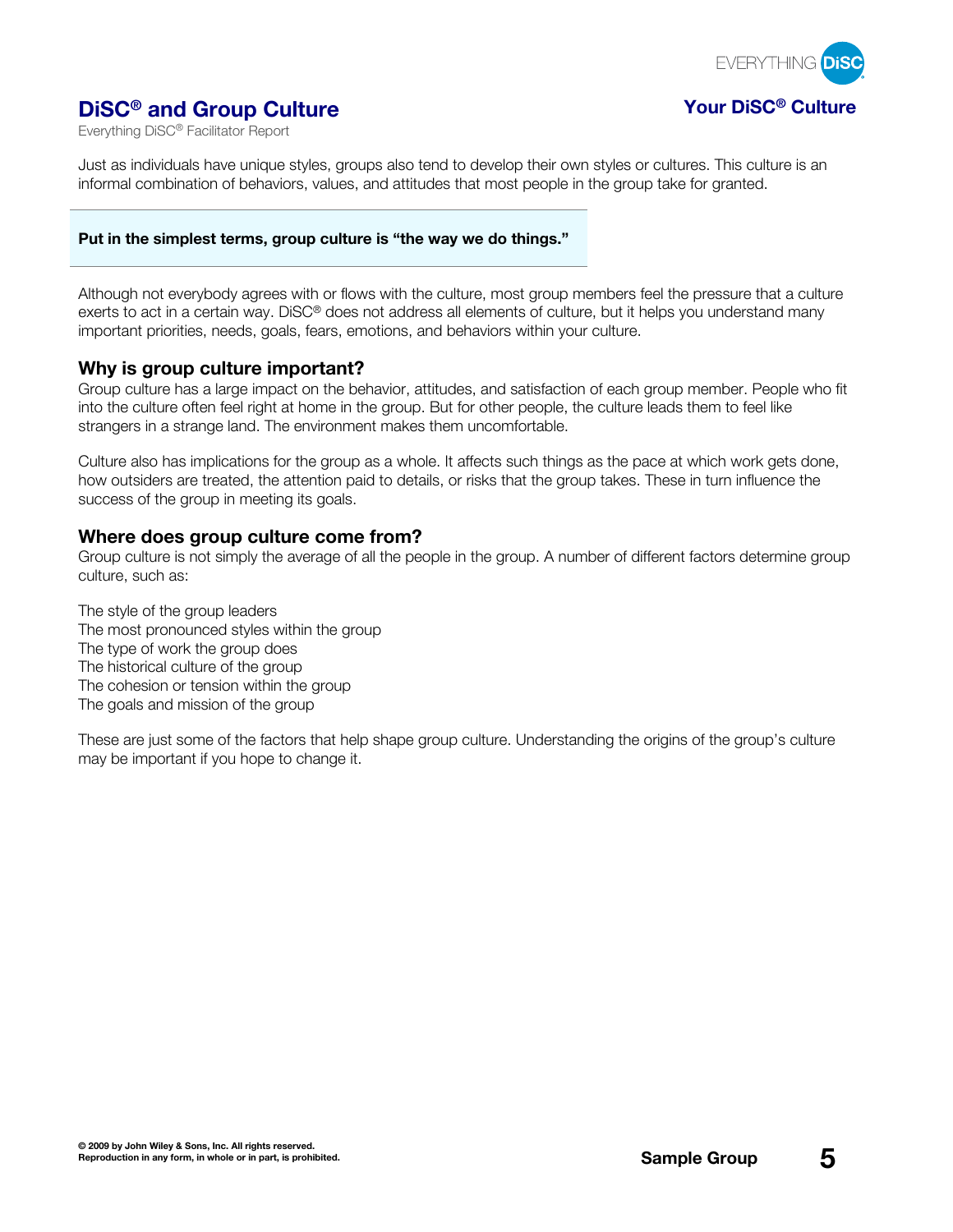

# **Your DiSC® Culture Your DiSC® Culture**

Everything DiSC® Facilitator Report

#### **How do I know the group's DiSC® culture?**

Just as you can learn to read individuals' styles, you can also learn to read the DiSC® style of a group.

Does this group culture promote **caution and reflection** (S and C styles), or does it favor a **fast pace and outspokenness** (D and i styles)? Consider that 41% of your group members are fast-paced and outspoken, while 59% are cautious and reflective.

AND

Does this group culture have more of a **questioning and skeptical** orientation (C and D styles), or is it more **accepting and warm** (i and S styles)? Consider that 65% of your group members tend to be questioning and skeptical, while 35% are accepting and warm.



As you examine the graphs above, consider the following points:

The pace of group members is more thoughtful than active. This group probably contains a number of methodical people who are cautious decision makers. Consider whether this sets the pace for the rest of the group. Most of these group members have a tendency to be more questioning and skeptical than accepting and agreeable. They probably prioritize logic and objectivity over empathy and personal feelings. This often contributes to a taskoriented culture that might feel a little impersonal to people with i or S styles. Consider whether this describes the group's culture.

#### **Other considerations**

You also may want to think about what is important to this group. What behaviors does it reward and what behaviors does it criticize? The following pages describe each of the four DiSC cultures. Read through these descriptions and decide which ones, if any, describe your group.

The following information on group culture is designed to help you understand some of the challenges and frustrations that group members might face. As well, this will help you recognize their unique contributions, particularly those who differ from the dominant culture. Finally, understanding culture will allow you to understand some of the difficulties with which your group might struggle.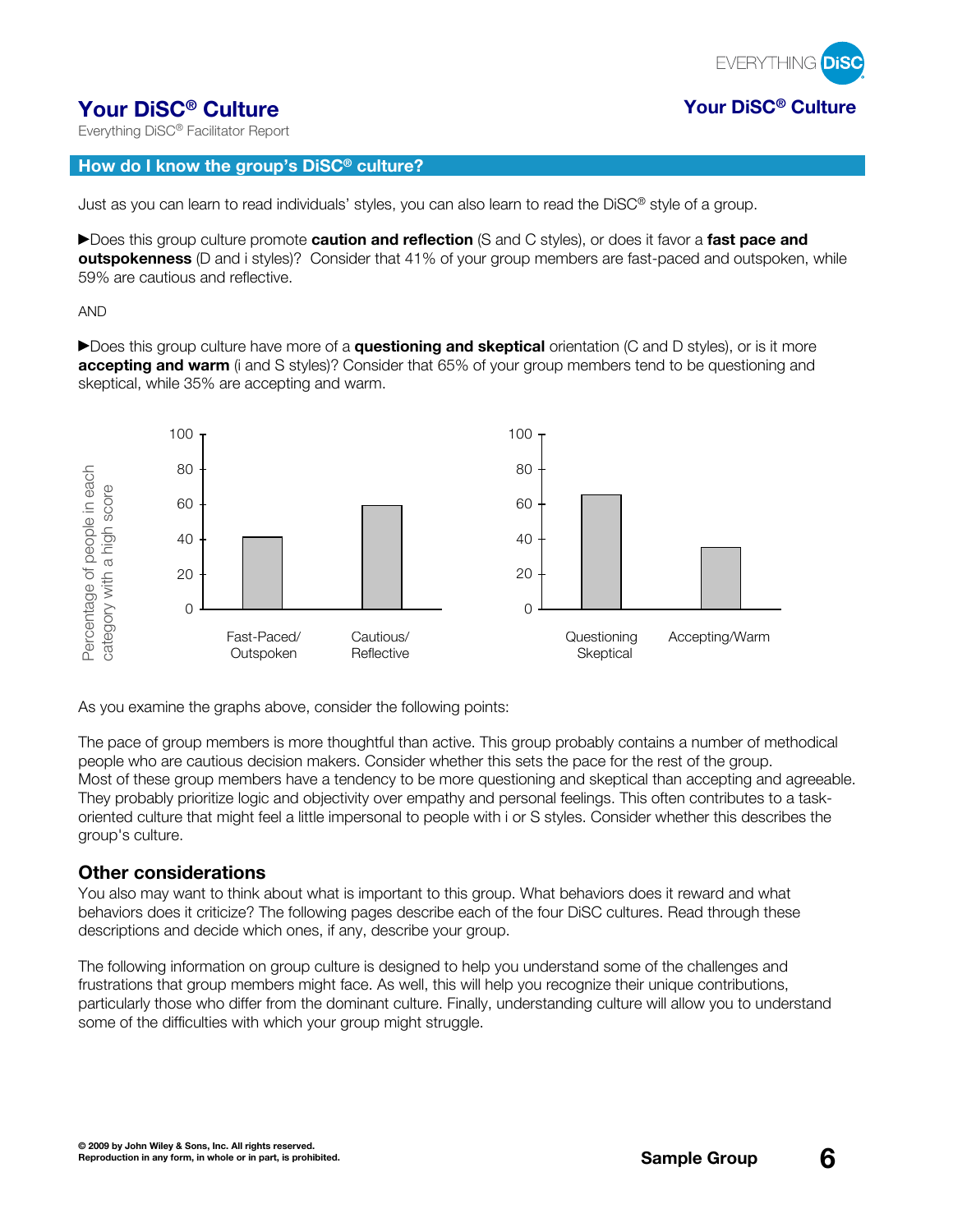

The percentage of group members **(24%)** whose dots fall in the Dominance region is about the same as the average group taking this profile (25%). The hallmarks of a D culture are quick decisions, direct answers, and a competitive atmosphere. This culture values solid results and powerful growth. Trust is given to those who are direct and straightforward. People who thrive in this setting tend to be hard-driving individuals who relish challenges and the thrill of victory. Interpersonal communication may suffer in this culture, however, and those who are less assertive may feel overwhelmed. In addition, such a culture may sometimes struggle with high turnover and a stressful environment.

| The D Culture Rewards: | <b>The D Culture Criticizes:</b> |
|------------------------|----------------------------------|
| Independence           | Oversensitivity                  |
| Decisiveness           | Hesitation                       |
| <b>Directness</b>      | Overanalysis                     |
| Victory                | Foot-dragging                    |
| Results                | Weakness                         |

# **Working in the D Culture**

The D Culture offers benefits and challenges for people with each of the four DiSC® styles.

#### **People in the D Region** (24% of the Group)

People in the D region tend to embrace this culture's aggressive pace. They see the environment as ideal for achieving their goals and moving their careers forward. Their desire to win every encounter is based not only on what they believe is best for themselves, but for the organization as well. In this way, their determination is likely to earn them the respect of colleagues, who may look to them for leadership. However, their assertiveness makes them prone to conflicts with peers, especially those who share their D tendencies.

#### **People in the i Region** (18% of the Group)

People in the i region may appreciate the speed with which their ideas are implemented and the enthusiasm that the environment cultivates. In addition, their energetic approach to projects can be a great benefit to the organization. The organization, however, may not be as exuberant in recognizing their work as people in the i region expect. The organization simply expects exceptional results.

#### **People in the S Region** (18% of the Group)

People in the S region often find a niche as a sympathetic ear among the hard-charging negotiations and constant striving of this culture. They tend to help the organization by applying their people skills whenever they can. However, they may often feel hurt and stressed in a setting that they see as cold or harsh.

#### **People in the C Region** (41% of the Group)

People in the C region may appreciate that business is at the forefront in this culture. They're pleased that achieving goals is a top priority and that time is not spent on small talk. With their dedication to resolving the details and analyzing the consequences, these individuals can be a great asset to organizations with this culture. Still, they may encounter difficulties with the hectic pace and immediate results that this environment demands.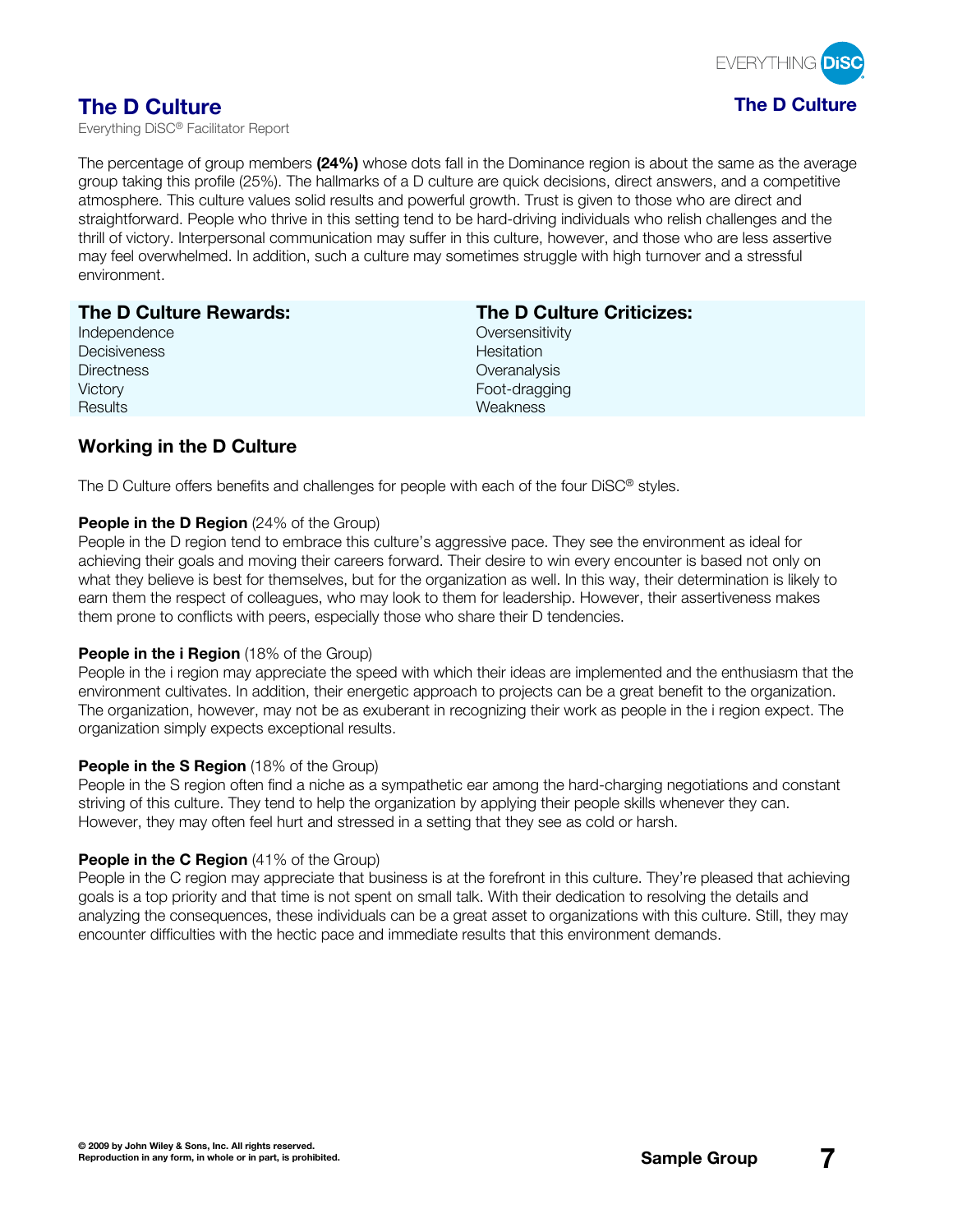

# **The D Style Within Your Group The D Culture**

Everything DiSC® Facilitator Report

The columns below list the people who have D in their style (as either primary or secondary) and those who don't. Consider how these two groups might misunderstand each other. And if this group has a D culture, consider how those who are low in D may react to that culture.

Note: If the number of group members below exceeds the maximum that can fit, the list will be continued at the end of this report.

#### **With Primary or Secondary D**

### **Without Primary or Secondary D**

John Albrecht Selma Reyes Aleisha Warren Lily Ng Joy Willis Brian Arnold Ryan Page Jill Webster Joshua Hoye Liz Rodosovich Paula Anderson Marta James Rami Sivula Bob Cisneros and Cassandra Bogie<br>Rami Sivula Bogie Curtis Curtis Curtis Curtis Fllen Jordan Veronica Curtis

### **Issues to Consider**

If this group has a D culture, your group may want to consider the following questions:

#### **For group members**

- How do people who aren't in the D region feel about this culture? What are their frustrations and challenges?
- How does the group listen to those in the other regions?
- How do people in the D region respond to those who don't share their style?
- How open is your culture to the i, S, and C styles? How do they bring balance to your group?
	- o Do people in the i region feel that they get the personal recognition they deserve?
		- o Do people in the S region feel like they get feedback that is too cold and insensitive?
		- o Do people in the C region feel that they are given time to think concepts through and make the right decisions?

- What are the advantages and drawbacks of the D culture for your group?
- How does the D culture support and inhibit the success of your group?
- Does your group take the time to calculate risks?
- Does the group waste time with power struggles?
- Does status get in the way of good decision making?
- Could feedback be given in a more constructive way?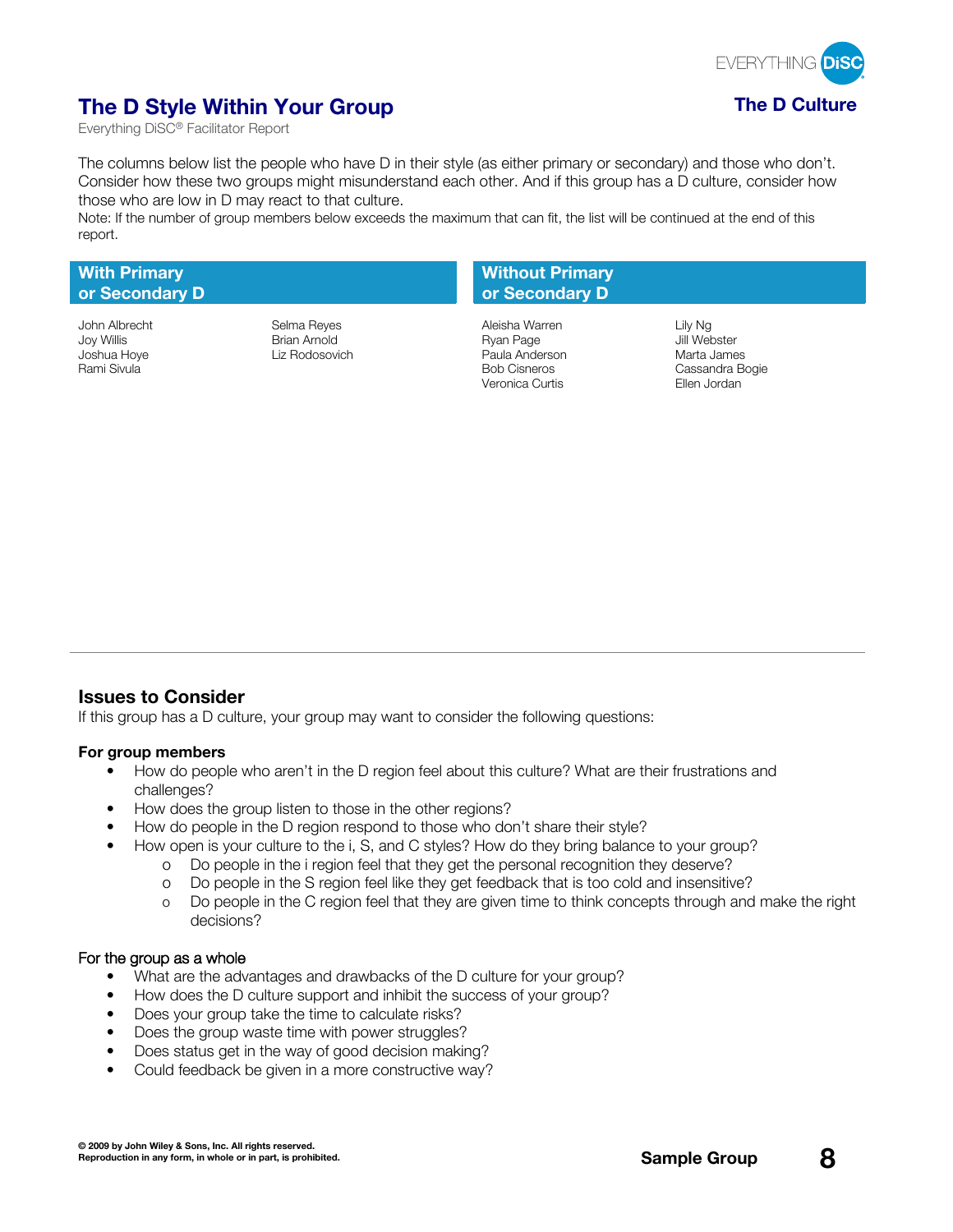

The percentage of group members **(18%)** whose dots fall in the i region is slightly lower than the average group taking this profile (26%). The hallmarks of an i culture are an energetic atmosphere, an optimistic approach, and plenty of time spent in meetings or socializing. This culture values effective teamwork and creative approaches to problems. Trust is given to those who are open and expressive. People who excel in this setting tend to be charismatic individuals with keen social skills. However, those who aren't as people-oriented may be frustrated with the emphasis on group activities and social niceties. In addition, poor planning and low tolerance for routine tasks may sometimes prevent such a culture from actually implementing any bold ideas.

| The i Culture Rewards: | The i Culture Criticizes: |
|------------------------|---------------------------|
| Creativity             | Rulemaking                |
| Enthusiasm             | Caution                   |
| Optimism               | Overanalysis              |
| Collaboration          | Introversion              |
| Passion                | Insensitivity             |

# **Working in the i Culture**

The i Culture offers benefits and challenges for people with each of the four DiSC® styles.

#### **People in the D Region** (24% of the Group)

People in the D region probably appreciate the fast pace and exciting developments that this culture encourages. Their eagerness to tackle new challenges keeps the cycle of creativity moving, which inspires their colleagues and benefits the organization. However, they may grow impatient with prolonged meetings, and the culture's emphasis on people's feelings may strike them as unnecessary or even counterproductive.

#### **People in the i Region** (18% of the Group)

People in the i region may find no better fit than this culture. They tend to thrive on energetic approaches and constant interaction with peers, both of which are in abundance in this environment. This culture's priorities suit these energetic people to such a high degree that their natural zeal may propel the organization forward. But flaws, such as disorganization and spotty planning, can be magnified when people in the i region are active in this setting.

#### **People in the S Region** (18% of the Group)

People in the S region are likely to respond well to the warmth and collaboration of this culture. And although they may not be the most vocal in group settings, they still like the fact that social graces are appreciated in this environment. They tend to focus on steady performance and avoid calling attention to themselves, which allows the organization to function more effectively. Still, the speed of change in this culture may be too much for them sometimes, and their need for concrete direction is likely to go unmet.

#### **People in the C Region** (41% of the Group)

People in the C region may gain satisfaction in this culture by embracing the value of their work. In fact, their efforts are essential to the organization's structure, because they're likely to maintain order in an otherwise frantic environment. Although they may be seen as cynical, they undertake the research, analysis, and detail-oriented tasks that others avoid. However, they may become annoyed at the lack of clear guidelines and rules in this culture. They also may resent the pressure to be extroverted and optimistic.

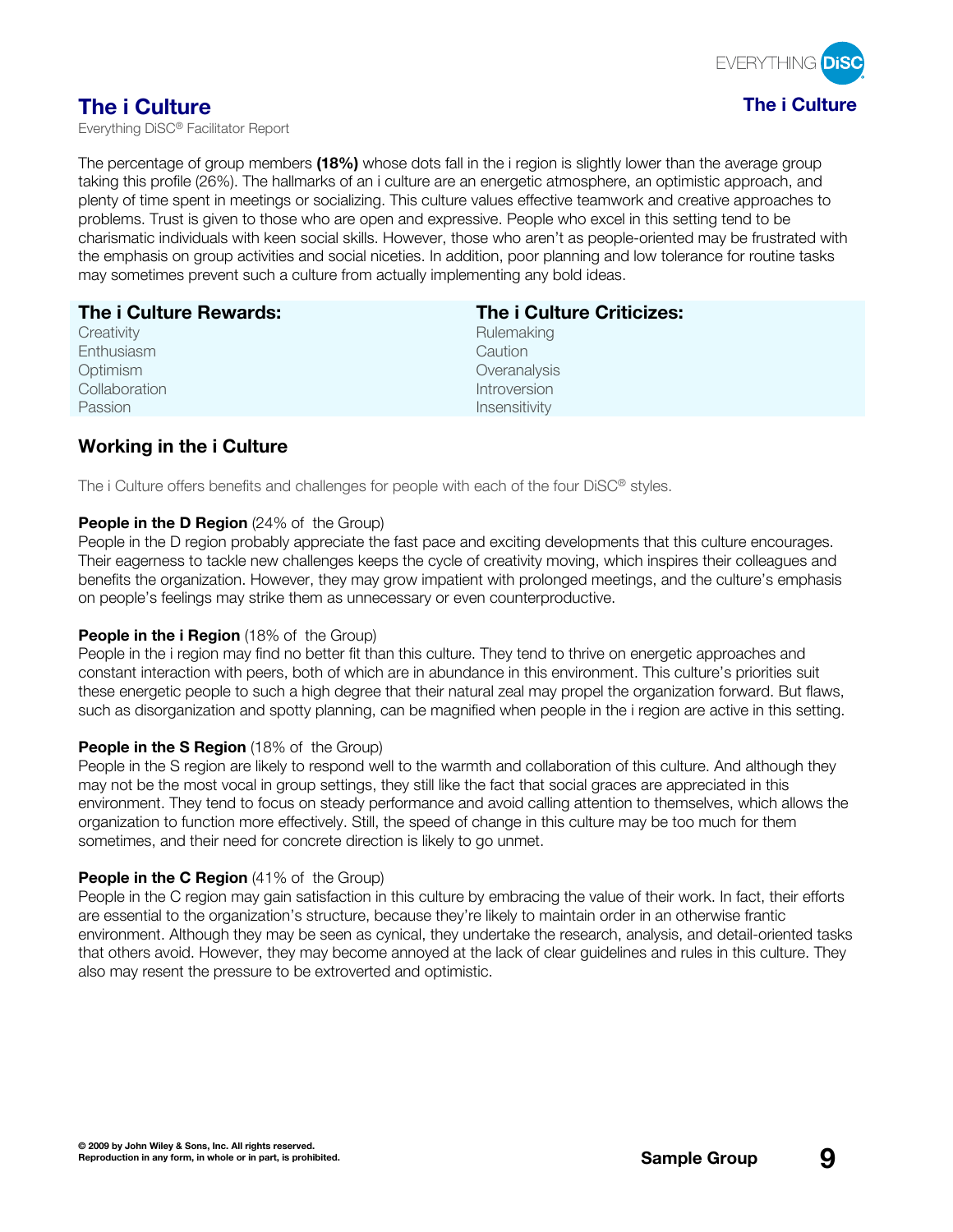

# **The i Style Within Your Group The i Culture**

Everything DiSC® Facilitator Report

The columns below list the people who have i in their style (as either primary or secondary) and those who don't. Consider how these two groups might misunderstand each other. And if this group has an i culture, consider how those who are low in i may react to that culture.

Note: If the number of group members below exceeds the maximum that can fit, the list will be continued at the end of this report.

#### **With Primary or Secondary i**

### **Without Primary or Secondary i**

John Albrecht Selma Reyes Brian Arnold Paula Anderson Joy Willis Aleisha Warren Marta James Bob Cisneros Lily Ng **Cassandra Bogie** Ryan Page **Cassandra Bogie** Jill Webster Ellen Jordan Joshua Hoye Liz Rodosovich Rami Sivula

### **Issues to Consider**

If this group has an i culture, your group may want to consider the following questions:

#### **For group members**

- How do people who aren't in the i region feel about this culture? What are their frustrations and challenges?
- How does the group listen to those in the other regions?
- How do people in the i region respond to those who don't share their style?
- How open is your culture to the D, S, and C styles? How do they bring balance to your group?
	- o Do people in the D region feel that too much time is wasted socializing?
	- o Do people in the S region feel like they have enough structure and stability?
	- o Do people in the C region feel that potential problems are ignored and analysis is undervalued?

- What are the advantages and drawbacks of the i culture for your group?
- How does the i culture support or inhibit the success of your group?
- Does your group waste too much time socializing?
- Is your group as organized and efficient as it needs to be?
- Does your group follow through on ideas and innovations?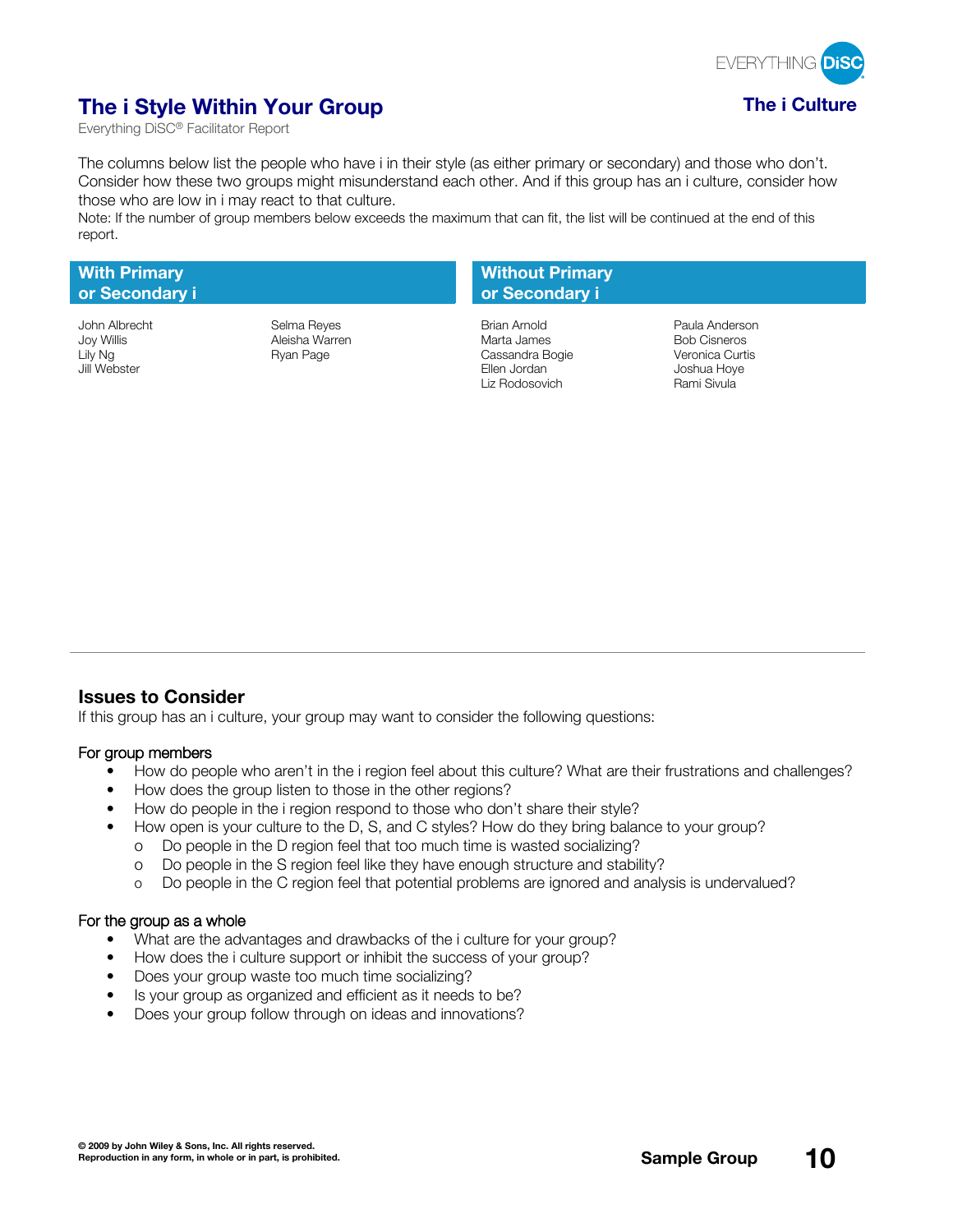

The percentage of group members **(18%)** whose dots fall in the S region is slightly lower than the average group taking this online profile (24%). The hallmarks of an S culture are stability, predictability, and friendliness. This culture values strong teamwork and a manageable work-life balance. Trust is given to those who are sincere and considerate. People who thrive in this setting tend to avoid conflict and include everyone in the group's victories. People in this culture naturally support each other and rely on a systematic approach to work. However, such a culture may lag in innovation or in its willingness to take on bold challenges.

## **The S Culture Rewards:**

**Cooperation** Loyalty **Humility Thoughtfulness** Team focus

### **The S Culture Criticizes:**

**Aggressiveness** Pushiness **Disruptiveness** Nonconformity Sudden change

# **Working in the S Culture**

The S Culture offers benefits and challenges for people with each of the four DiSC® styles.

#### **People in the D Region** (24% of the Group)

People in the D region strive to get results in this culture. Their preference for action may cause them to make bold decisions and take daring risks. Such adventurous behavior can benefit the organization, which otherwise may struggle to move forward decisively. However, their assertive behavior may be seen as rude or pushy. People in the D region, on the other hand, may feel that the environment is too "touchy-feely." Further, the calm, orderly culture often seems dull to them, and they may look elsewhere for challenges.

#### **People in the i Region** (18% of the Group)

People in the i region tend to supply much of the excitement in this culture. They can bring enthusiasm to projects and coordinate the social activities that bond colleagues and build a sense of community. Others, however, may get frustrated that they aren't as organized and reliable in their habits as the culture expects. At the same time, people in the i region are likely to become bored at the laidback atmosphere that this culture encourages.

#### **People in the S Region** (18% of the Group)

People in the S region tend to appreciate the comforting routine that this culture provides. They're likely to respond well to the security of the environment, and they may look forward to the collaboration that is a large part of this culture. The organization can come to depend upon their loyalty and follow-through. However, they may not be challenged to improve their performance, accept new responsibilities, take chances, or make major changes.

#### **People in the C Region** (41% of the Group)

People in the C region tend to appreciate the fact that precision and analytical skills are respected in this culture. They seldom feel pressure to rush through projects in this environment, and they're likely to appreciate its methodical approach. They get the opportunity to benefit the organization by ensuring refined and accurate outcomes. However, they may be seen as too cold. People in the C region, in turn, may feel that the group is too sensitive and accommodating when making decisions.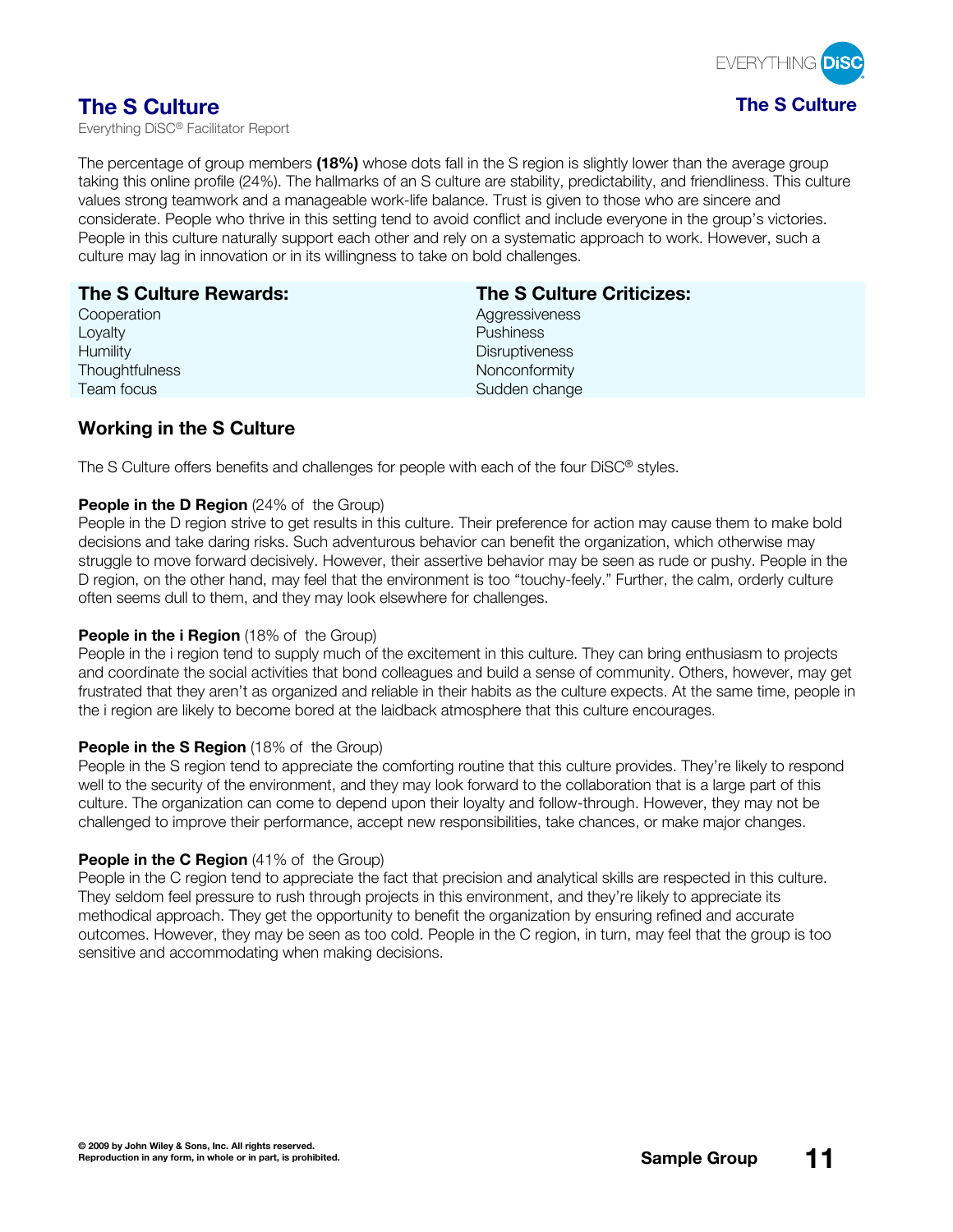

# **The S Style Within Your Group The S Culture**

Everything DiSC® Facilitator Report

The columns below list the people who have S in their style (as either primary or secondary) and those who don't. Consider how these two groups might misunderstand each other. And if this group has an S culture, consider how those who are low in S may react to that culture.

Note: If the number of group members below exceeds the maximum that can fit, the list will be continued at the end of this report.

#### **With Primary or Secondary S**

Jill Webster Paula Anderson Joy Willis Brian Arnold Cassandra Bogie Veronica Curtis **Ellen Jordan Martis Ellen Jordan State** Joshua Hoye Liz Rodosovich

### **Without Primary or Secondary S**

Lily Ng Ryan Page John Albrecht Selma Reyes Rami Sivula

### **Issues to Consider**

If this group has an S culture, your group may want to consider the following questions:

#### **For group members**

- How do people who aren't in the S region feel about this culture? What are their frustrations and challenges?
- How does the group listen to those in the other regions?
- How do people in the S region respond to those who don't share their style?
- How open is your culture to the D, i, and C styles? How do they bring balance to your group?
	- o Do people in the D region feel that the group moves too slowly and that people are too sensitive?
	- o Do people in the i region feel like they have enough excitement?
	- o Do people in the C region feel that the group makes decisions based on people's feelings rather than facts?

- What are the advantages and drawbacks of the S culture for your group?
- How does the S culture support and inhibit the success of your group?
- Does your group take enough risks? Does it avoid changes even when they are needed?
- Does the group avoid making necessary but tough decisions just because they might upset others?
- Do people have enough incentive to push themselves for more extraordinary results?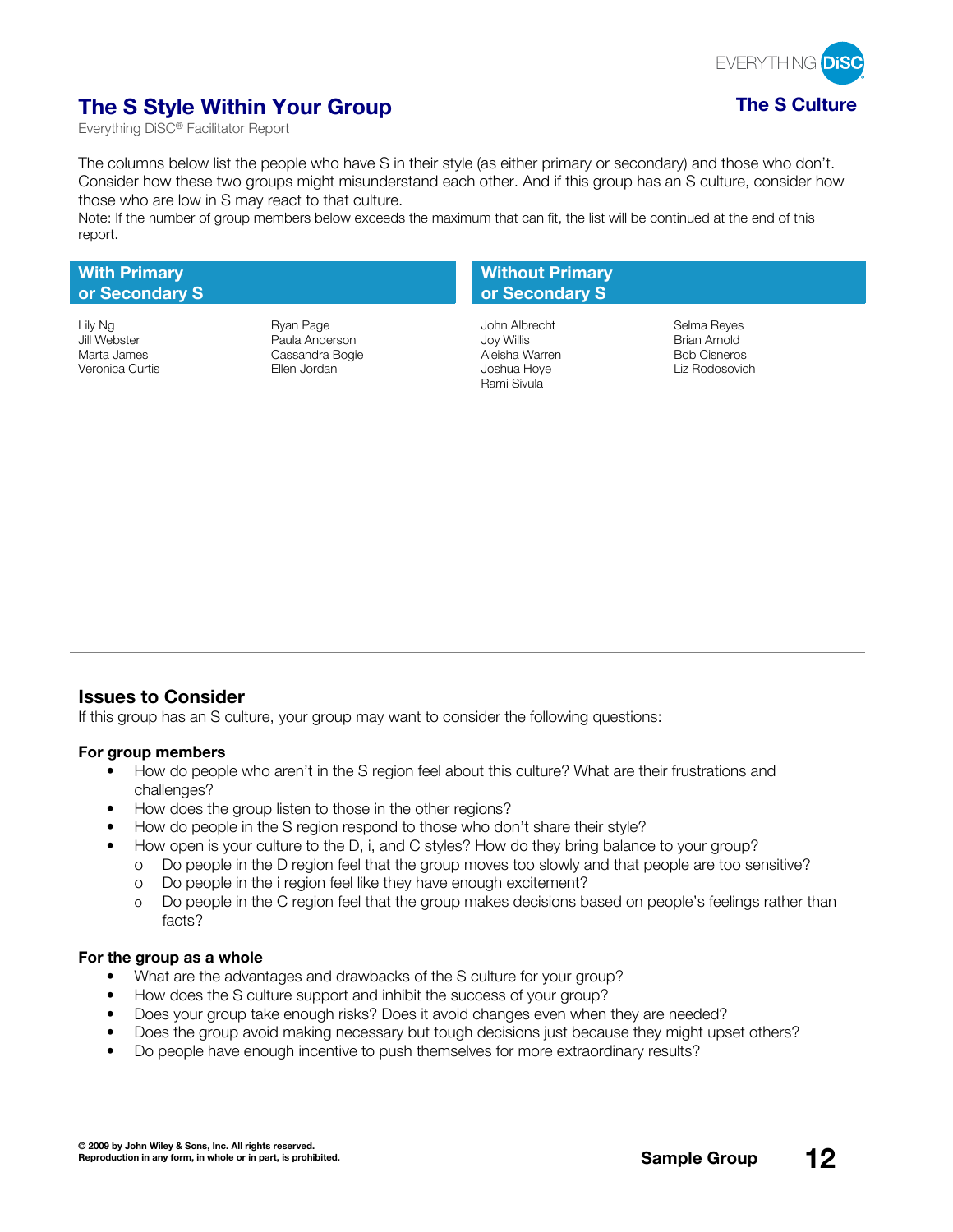

The percentage of group members **(41%)** whose dots fall in the C region is somewhat higher than the average group taking this online profile (25%). The hallmarks of a C culture are quality, accuracy, and order. Such a culture values high standards, careful analysis, and diplomacy. This group prides itself on getting perfect results. The group is cynical toward new ideas, and trust usually has to be earned. Members are often loyal but only to those they respect. The culture values punctual, hardworking, and dependable members. The group, however, may miss opportunities because it spends so much time researching and analyzing. It may resist growth for fear of lowering its standards.

| The C Culture Rewards: | <b>The C Culture Criticizes:</b> |
|------------------------|----------------------------------|
| Accuracy               | <b>Mistakes</b>                  |
| Completeness           | Illogical behavior               |
| Attention to detail    | Lateness                         |
| On-time performance    | Spotty research                  |
| Dependability          | Exaggerated enthusiasm           |
|                        |                                  |

# **Working in the C Culture**

The C Culture offers benefits and challenges for people with each of the four DiSC® styles.

#### **People in the D Region** (24% of the Group)

The double checking and deep analysis typical of the C culture will frustrate some people in the D region. They may be itching to get things moving, but they're expected to weigh the pros and cons and calculate risks. On the other hand, they may appreciate the skeptical and task-oriented nature of the group. They may also like working with people who are willing to let them take the lead.

#### **People in the i Region** (18% of the Group)

Many people in the i region will get bored with the C culture's continuous attention to accuracy. They may be expected to develop organized, systematic procedures for putting their ideas into action. If they aren't rigorous in their thinking, the group may be critical. Their socializing may be frowned upon, and they may feel that the group cares more about the task than it does about its people. On the other hand, the enthusiasm, optimism, and high energy of people in the i region may be a rare and invaluable asset to the group.

#### **People in the S Region** (18% of the Group)

Most people in the S region will like the stability of the environment. And without the pressure to be extroverted and outgoing, they will most likely feel at ease. But because the culture often expects people to work alone, some people in the S region may miss the feeling of collaboration and team spirit. The fact-oriented nature of the group may leave them feeling like important emotions are ignored or dismissed.

#### **People in the C Region** (41% of the Group)

People in the C region usually feel right at home in this environment. They appreciate the reserved, businesslike culture that values quality and dependability. They share the group's systematic approach, and they probably support the lack of direct conflict. They may, however, feed into an overly analytical culture that doesn't take chances and resists change.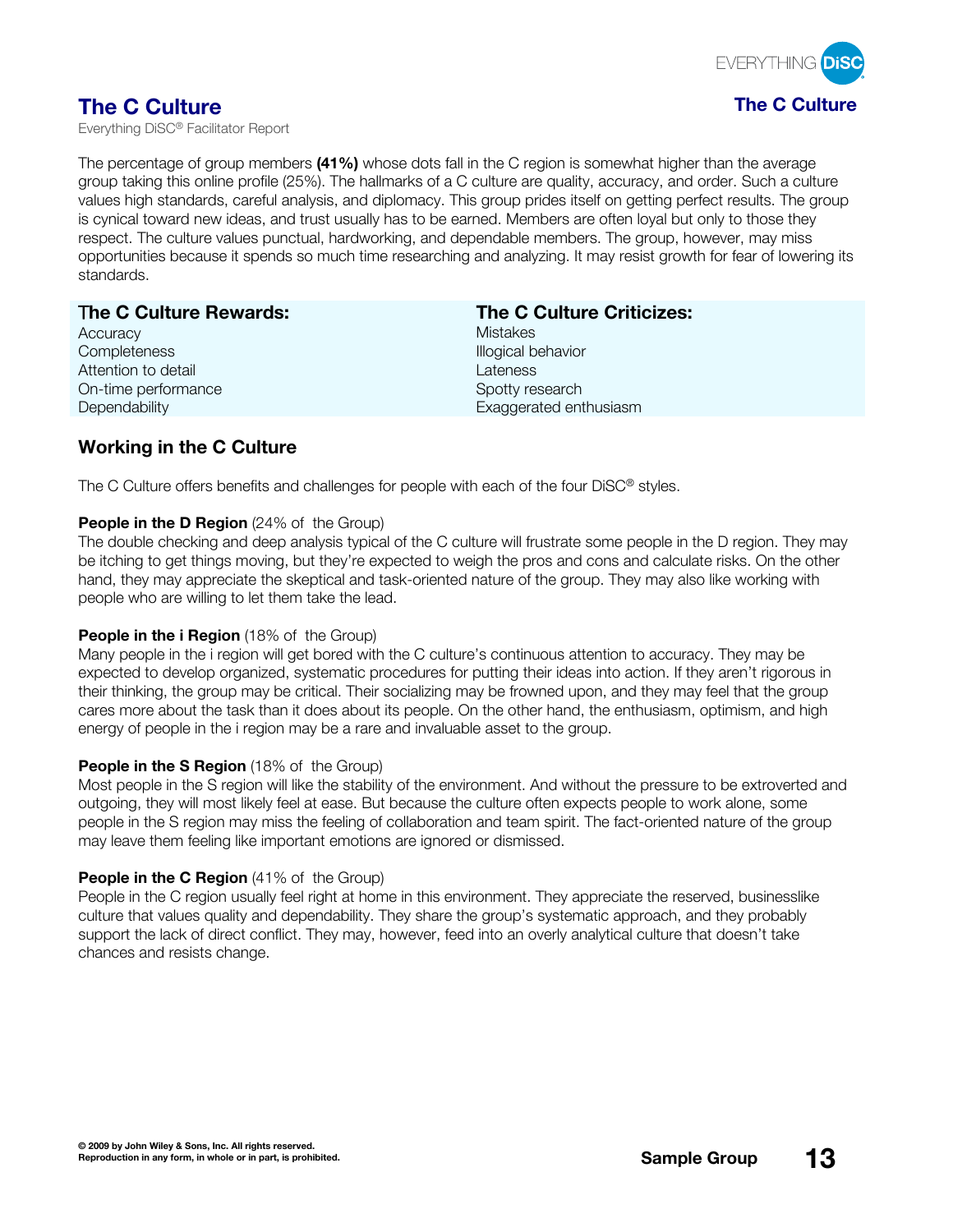

# **The C Style Within Your Group The C Culture**

Everything DiSC® Facilitator Report

The columns below list the people who have C in their style (as either primary or secondary) and those who don't. Consider how these two groups might misunderstand each other. And if this group has a C culture, consider how those who are low in C may react to that culture.

Note: If the number of group members below exceeds the maximum that can fit, the list will be continued at the end of this report.

#### **With Primary or Secondary C**

Marta James Bob Cisneros Joy Willis Aleisha Warren Cassandra Bogie Ellen Jordan Joshua Hoye Jill Webster

Brian Arnold Paula Anderson John Albrecht Selma Reyes Rami Sivula

### **Without Primary or Secondary C**

### **Issues to Consider**

If this group has a C culture, group members may want to think about the following questions:

#### **For group members**

- How do people who aren't in the C region feel about this culture? What are their frustrations and challenges?
- How does the group listen to those in the other regions ?
- How do people in the C region respond to those who don't share their style?
- How open is your culture to the D, i, and S styles? How do they bring balance to your group?
	- o Do people in the D region feel stifled by the systematic pace of the group?
	- o Do people in the i region feel bored or criticized?
	- o Do people in the S region feel isolated and socially unconnected?

- What are the advantages and drawbacks of the C culture for your group?
- How does the C culture support or inhibit the success of your group?
- Does your group take enough risks?
- Does the group spend too much time ensuring accuracy when it should be acting?
- Does the group attend to the emotional and social needs of its members?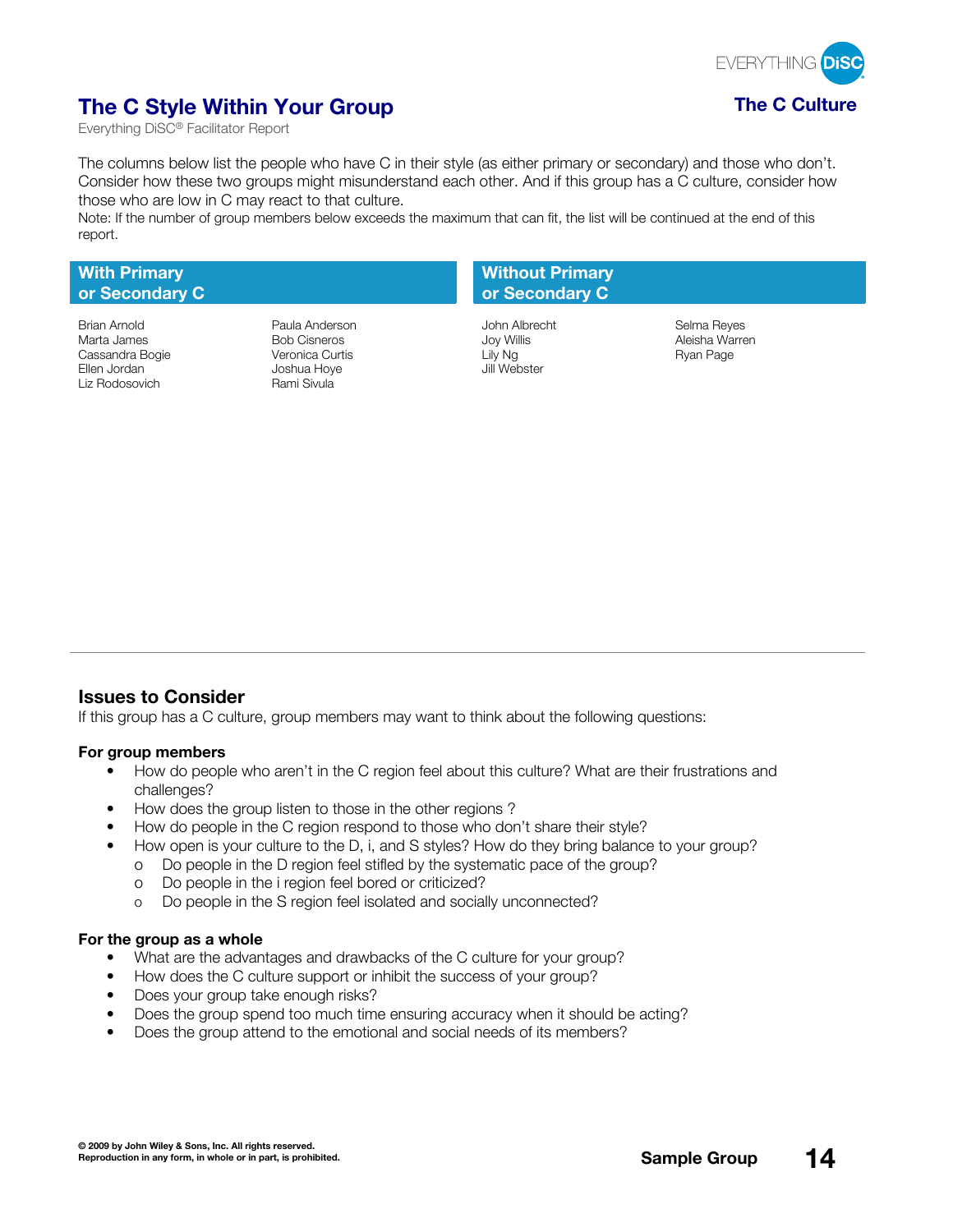

# **Individual Data Table Data Data Data Data Data Data Data Data Data Data Data Data Data Data Data Data Data Data Data Data Data Data Data Data Data Data Data Data D**

Everything DiSC® Facilitator Report

The list below shows the DiSC® style of each group member. Names are grouped by primary DiSC style.

| <b>Group Member</b>            | <b>DiSC Style</b>      | <b>Group Member</b>        | <b>DiSC Style</b> |
|--------------------------------|------------------------|----------------------------|-------------------|
|                                |                        |                            |                   |
| John Albrecht                  | Di<br>Di               |                            |                   |
| Selma Reyes<br>Joy Willis      | Di                     |                            |                   |
| <b>Brian Arnold</b>            | DC                     |                            |                   |
|                                |                        |                            |                   |
| Aleisha Warren                 | j.                     |                            |                   |
| Lily Ng                        | iS                     |                            |                   |
| Ryan Page                      | iS                     |                            |                   |
|                                |                        |                            |                   |
| Jill Webster<br>Paula Anderson | Si<br>SC               |                            |                   |
| Marta James                    | SC                     |                            |                   |
|                                |                        |                            |                   |
| <b>Bob Cisneros</b>            | $\mathbf C$            |                            |                   |
| Cassandra Bogie                | $\mathbb{C}\mathbb{S}$ |                            |                   |
| Veronica Curtis                | CS                     |                            |                   |
| Ellen Jordan                   | $\mathbb{C}\mathbb{S}$ |                            |                   |
| Joshua Hoye                    | $\mathop{\mathsf{CD}}$ |                            |                   |
| Liz Rodosovich                 | $\mathsf{CD}$          |                            |                   |
| Rami Sivula                    | $\mathop{\mathsf{CD}}$ |                            |                   |
|                                |                        |                            |                   |
|                                |                        |                            |                   |
|                                |                        |                            |                   |
|                                |                        |                            |                   |
|                                |                        |                            |                   |
|                                |                        |                            |                   |
|                                |                        |                            |                   |
|                                |                        |                            |                   |
|                                |                        |                            |                   |
|                                |                        |                            |                   |
|                                |                        |                            |                   |
|                                |                        |                            |                   |
|                                |                        |                            |                   |
|                                |                        |                            |                   |
|                                |                        |                            |                   |
|                                |                        |                            |                   |
|                                |                        |                            |                   |
|                                |                        |                            |                   |
|                                |                        | F.                         |                   |
|                                |                        |                            |                   |
|                                |                        | $\mathcal{L}^{\text{max}}$ |                   |
|                                |                        |                            |                   |
|                                |                        |                            |                   |
|                                |                        |                            |                   |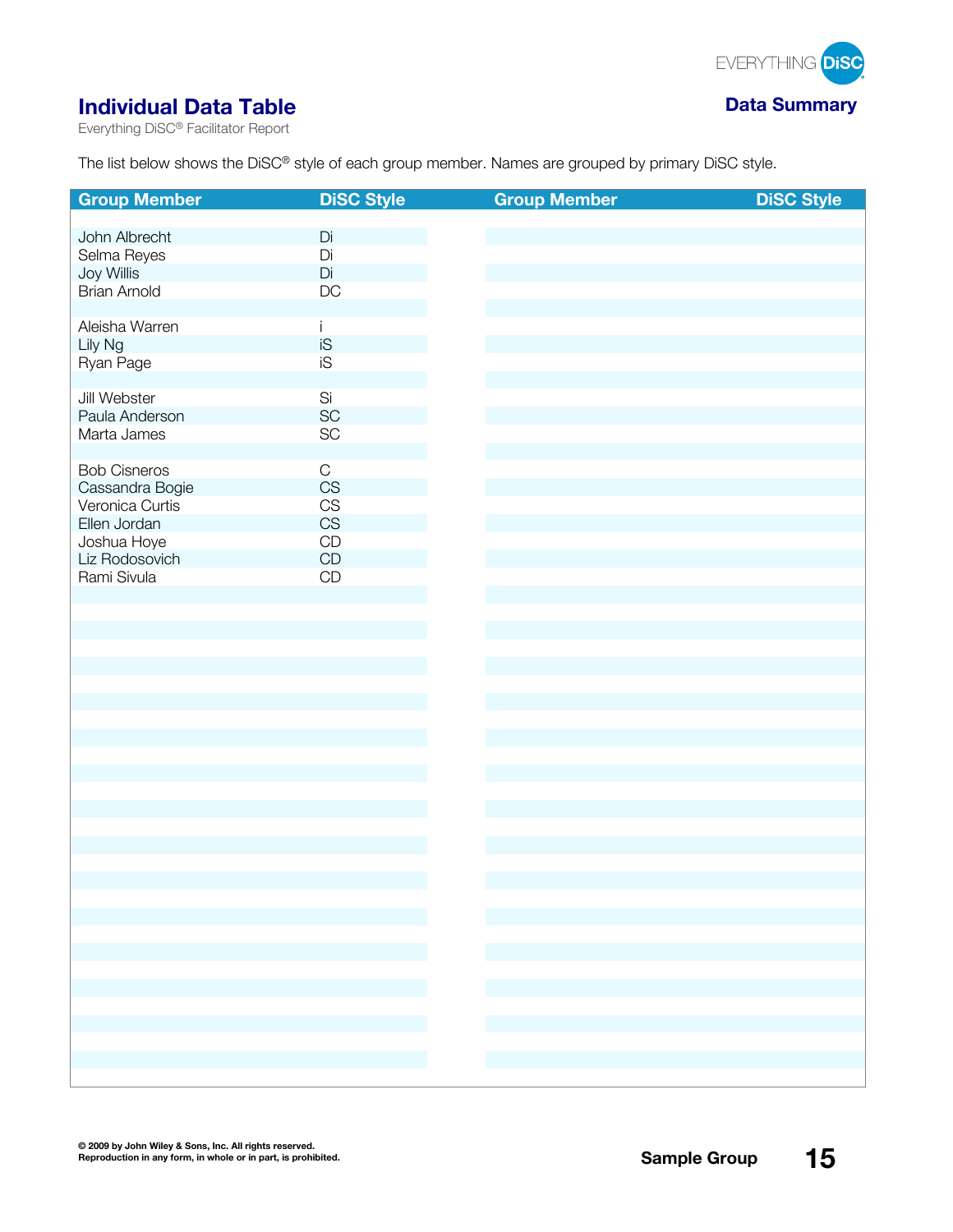# **Quick Reference Chart Small-Group Bonus** Page

Everything DiSC® Facilitator Report

The Everything DiSC® Map below shows the percentage of your group whose primary style falls within each DiSC® quadrant. This bonus page is only generated for groups with 16 or fewer participants per DiSC quadrant.



#### **41% of the Group 18% of the Group**